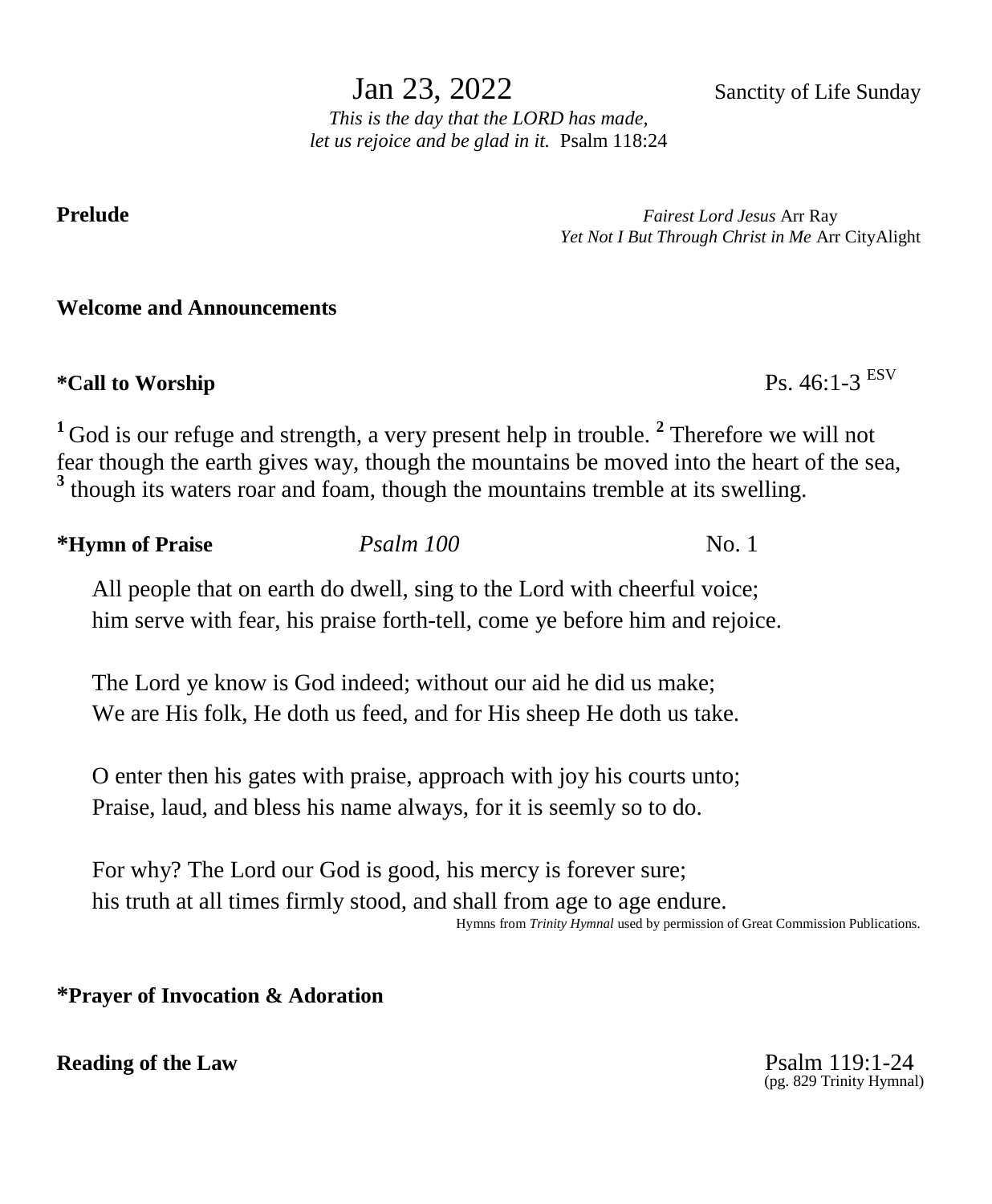## **Prayer of Confession**

Holy Father, it is all of grace that we are able to come before you this morning. For we have broken your law and boldly sinned against you time and time again. We have not resisted temptations as you have taught us to do, nor have we repented from humble and contrite hearts. Forgive us of our insincerity, selfishness, pride, and the self-justification of our sins. Father, we need Jesus Christ more and more in our daily lives, whether we admit it or not. By the power of your Holy Spirit help us to see this need, to accept it, and to ask it of you; for whatever things we ask in your Son's name, you will surely not withhold from us. Give us clearer eyes to see our sin for what it is and renew our minds that we might think your thoughts after you. Break in us the power of indwelling sin as only you, our Father, can do; and wash us clean of all guilt by the precious blood of Jesus Christ. And now point us onward, we pray, and send your Holy Spirit to walk beside us, helping us put to death our sin and enabling us to live for your righteousness. We pray these things in Jesus name, Amen.

# **Assurance of Pardoning Grace** Ps. 46:8-11 ESV

**<sup>8</sup>** Come, behold the works of the Lord, how he has brought desolations on the earth. **<sup>9</sup>** He makes wars cease to the end of the earth; he breaks the bow and shatters the spear; he burns the chariots with fire. **<sup>10</sup>** "Be still, and know that I am God. I will be exalted among the nations, I will be exalted in the earth!" **<sup>11</sup>** The Lord of hosts is with us; the God of Jacob is our fortress.

| *Hymn of Thanksgiving | This is My Father's World | No. 111 |
|-----------------------|---------------------------|---------|
|-----------------------|---------------------------|---------|

This is my Father's world, and to my list'ning ears, all nature sings, and round me rings the music of the spheres. This is my Father's world: I rest me in the thought of rocks and trees, of skies and seas; His hand the wonders wrought.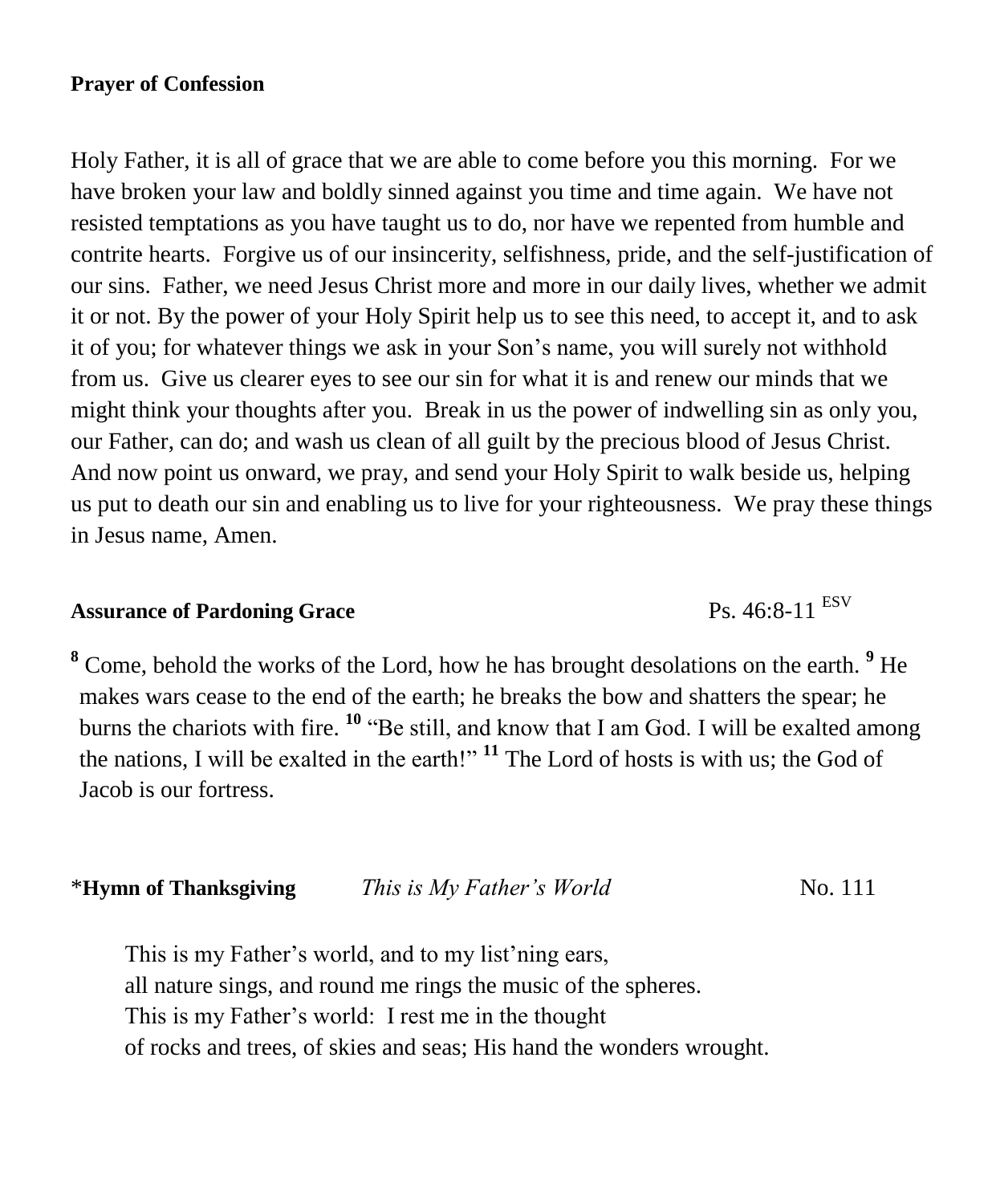This is my Father's world, the birds their carols raise, the morning light, the lily white, declare their Maker's praise. This is my Father's world: He shines in all that's fair; in the rustling grass I hear Him pass, He speaks to me everywhere.

This is my Father's world, O let me ne'er forget that though the wrong seems oft so strong, God is the Ruler yet. This is my Father's world: the battle is not done; Jesus who died shall be satisfied, and earth and heav'n be one.

Hymns from *Trinity Hymnal* used by permission of Great Commission Publications.

**Scripture Reading** Acts 2:14-28 ESV (Pew pg. 910/LP pg. 1135)

#### **Westminster Shorter Catechism 86-87**

### **Q. 86. What is faith in Jesus Christ?**

A. Faith in Jesus Christ is a saving grace, whereby we receive and rest upon him alone for salvation, as he is offered to us in the gospel.

#### **Q. 87. What is repentance unto life?**

A. Repentance unto life is a saving grace, whereby a sinner, out of a true sense of his sin, and apprehension of the mercy of God in Christ, doth, with grief and hatred of his sin, turn from it unto God, with full purpose of, and endeavor after, new obedience.

#### **Prayer of Intercession**

**Offering** *"You Formed My Mind Within the Womb"* (Psalm 139)

### \***Doxology** No. 731

Praise God, from Whom all blessings flow; Praise Him, all creatures here below; Praise Him above, ye heav'nly host; Praise Father, Son, and Holy Ghost. Amen.

Hymns from *Trinity Hymnal* used by permission of Great Commission Publications.

#### **Prayer of Thanksgiving**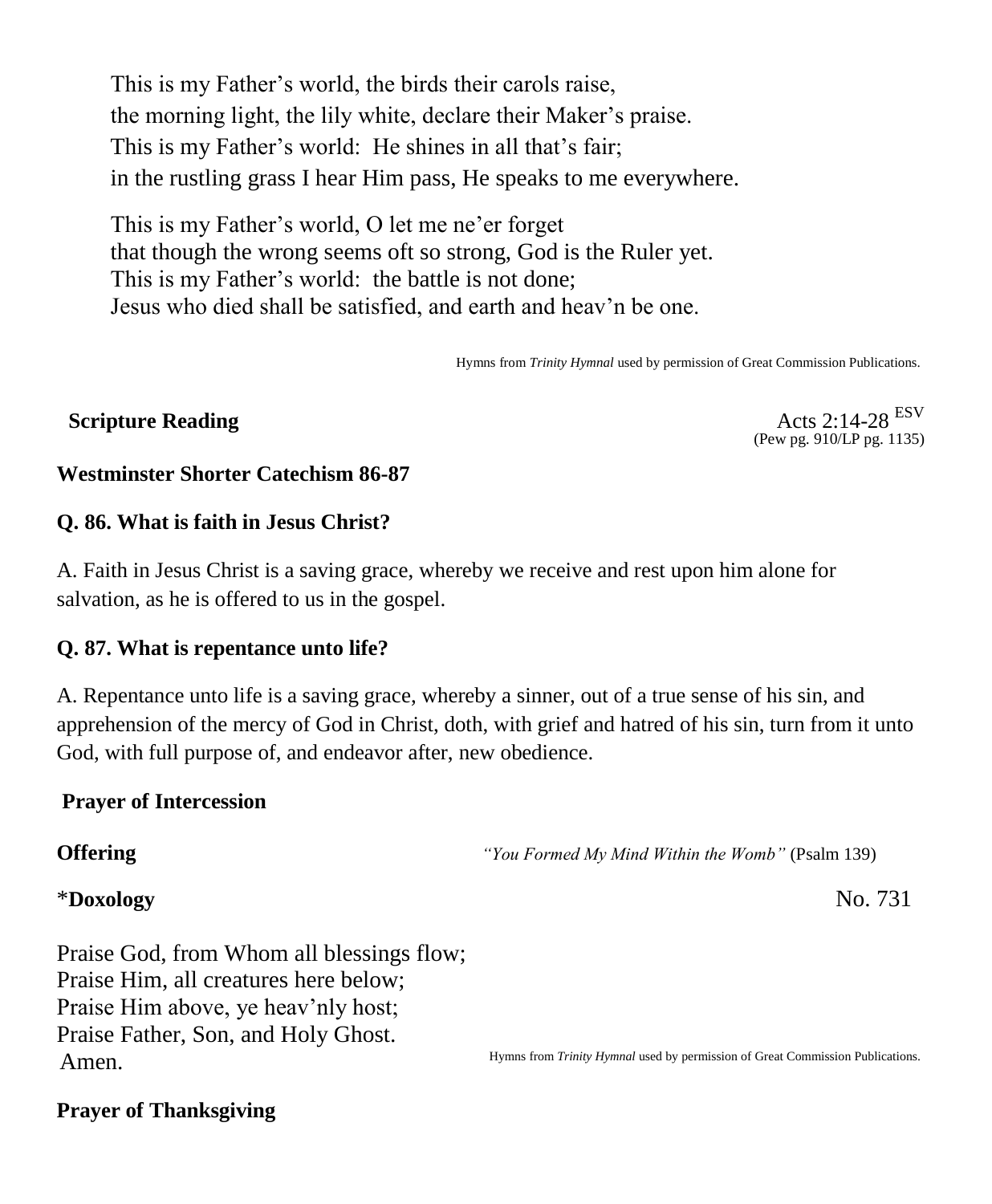**\*Hymn of Preparation** *Yet Not I But Through Christ in Me* Insert

**Sermon** *The Beginning of the End?* Psalm 139 <sup>ESV</sup>

(Pew pg. 521/LP pg. 655)

1. The God Who Protects; vv. 1-12

- 2. The God Who Knows; vv. 13-18
- 3. The God Who Defends; vv. 19-22

4. The God Who Exonerates; vv. 23-24

Questions:

- 1. Do you think that Abortion on Demand will ever be repealed in the United States? Explain.
- 2. What are some of the reasons that people give for having an abortion(s)?
- 3. Historically, the Reformed tradition has taught that there are 3 institutions that are ordained by God to bring order to the world. They are 1) the family, 2) the church, and 3) the civil authorities. How can you personally, help to influence all 3 as it relates to abortion?
- 4. How would you counsel someone considering an abortion? Would you be willing to give them the support that they would need (spiritual, financial, time needed, etc.)?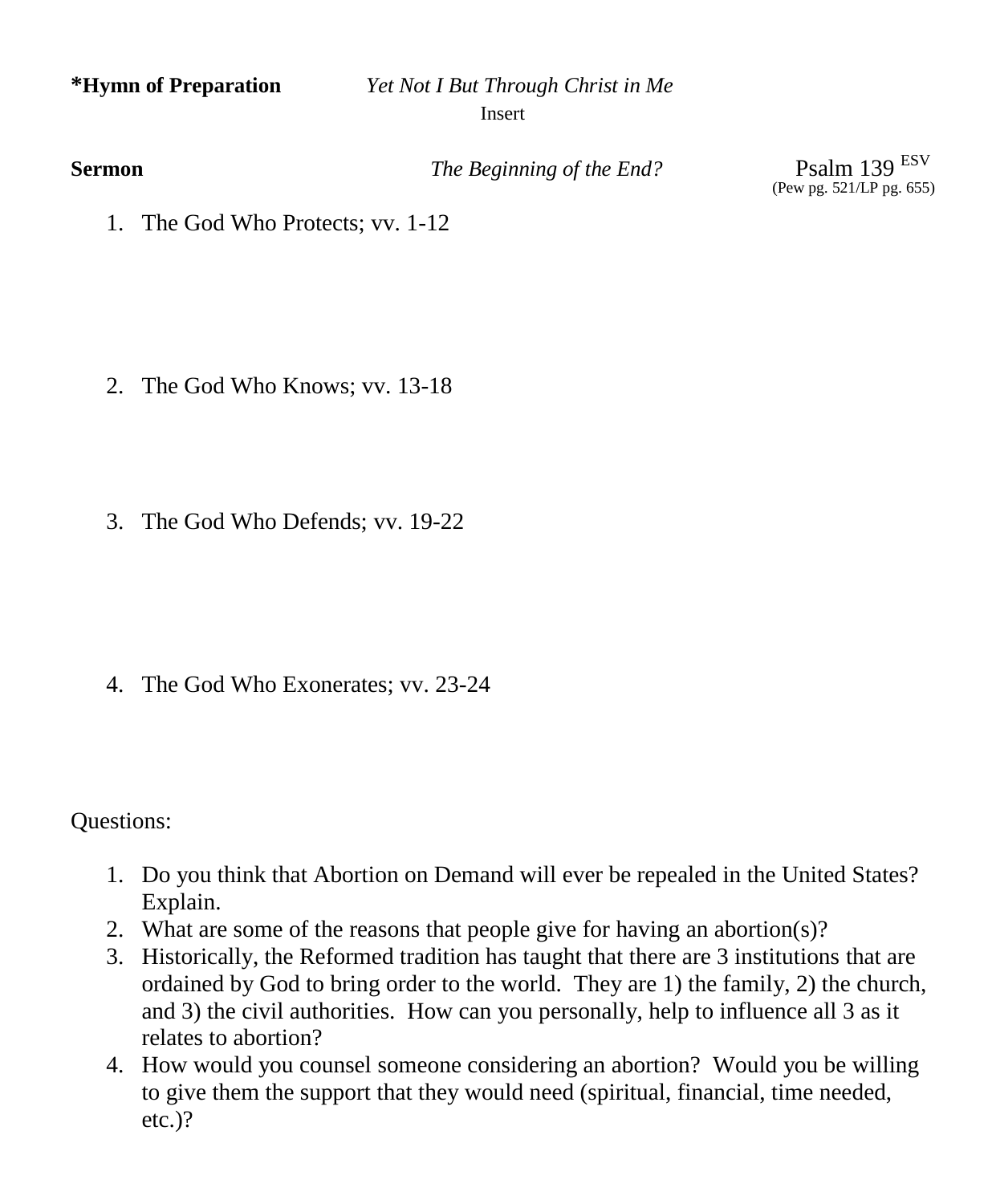God, be merciful to me, on thy grace I rest my plea, plenteous in compassion thou, blot out my transgressions now; wash me, make me pure within, cleanse, O cleanse me from my sin.

My transgressions I confess, grief and guilt my soul oppress; I have sinned against thy grace and provoked thee to thy face; I confess thy judgment just, speechless, I thy mercy trust.

I am evil, born in sin; thou desirest truth within. Thou alone my Savior art, teach thy wisdom to my heart; make me pure, thy grace bestow, wash me whiter than the snow.

Broken, humbled to the dust by thy wrath and judgment just, let my contrite heart rejoice and in gladness hear thy voice; from my sins O hide thy face, blot them out in boundless grace.

Gracious God, my heart renew, make my spirit right and true; cast me not away from thee, let thy Spirit dwell in me; thy salvation's joy impart, steadfast make my willing heart.

 Sinners then shall learn from me and return, O God, to thee; Savior, all my guilt remove, and my tongue shall sing thy love; touch my silent lips, O Lord, and my mouth shall praise accord.

Hymns from *Trinity Hymnal* used by permission of Great Commission Publications.

# **\*Benediction**

#### **\*Gloria Patri** No. 735

Glory be to the Father, and to the Son, and to the Holy Ghost; as it was in the beginning, is now, and ever shall be, world without end. Amen, amen.

> Hymns from *Trinity Hymnal* used by permission of Great Commission Publications. *All Creatures of Our God and King*

#### **Postlude**

**\* Congregation:** Please stand as able.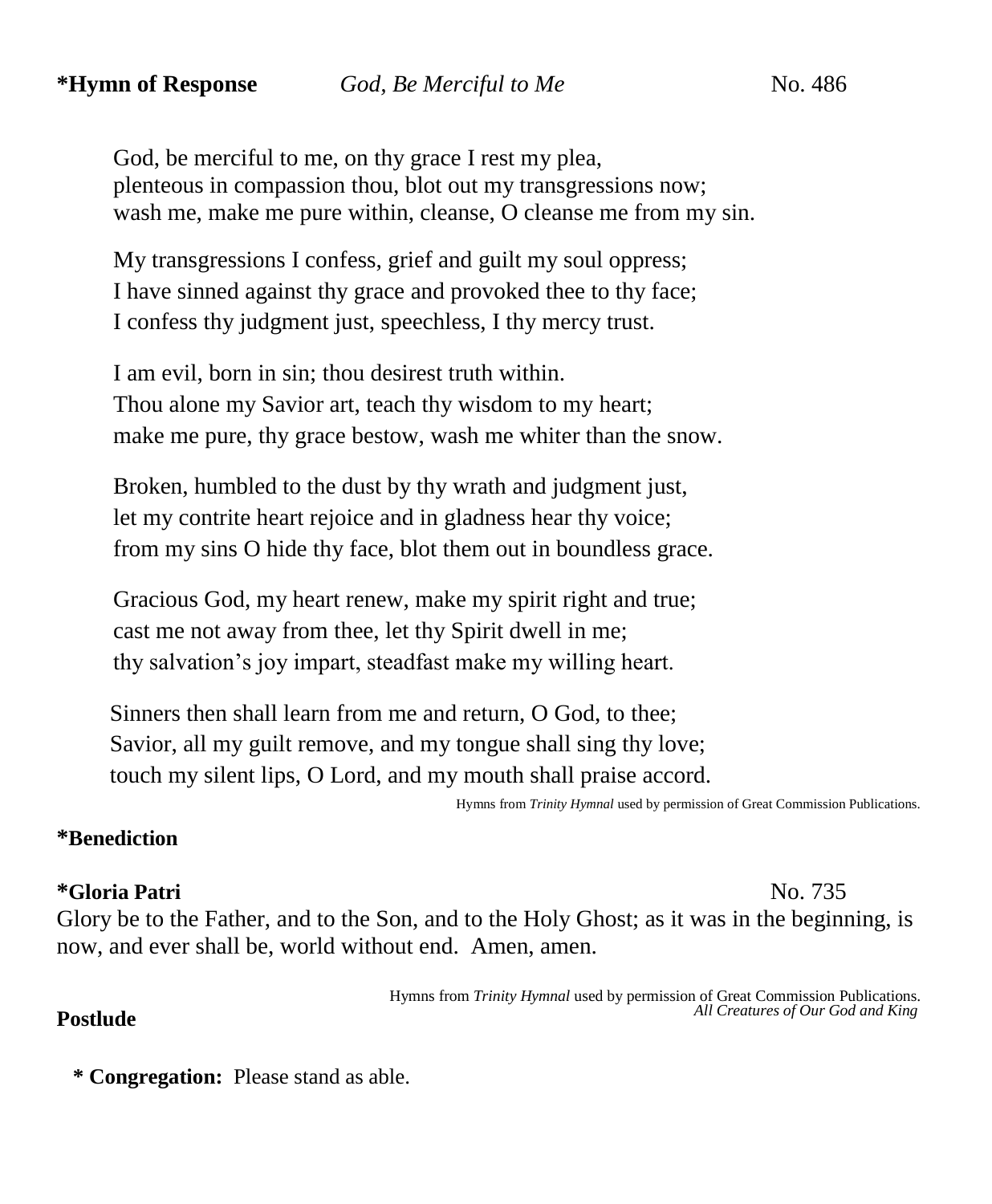Piano/Organ/Guitar **Chris Exception Chris Except** Chris Erickson

**Intercessory Prayer** Andrew Gretzinger

# **Weekly Calendar**

| <b>DATE</b>     | <b>TIME</b>                                   | <b>EVENT</b>                                                                                                                          |
|-----------------|-----------------------------------------------|---------------------------------------------------------------------------------------------------------------------------------------|
| <b>SUN 1/23</b> | $9:20 \text{ AM}$<br>$10:30$ AM<br>12:00 PM   | <b>Sunday School</b><br><b>Worship Service</b><br>Communicants Class @ Gretzinger's (lunch)                                           |
| <b>MON 1/24</b> | $6:00$ PM                                     | <b>Women's Evening Bible Study</b>                                                                                                    |
| <b>WED 1/26</b> | $9:30 \text{ AM}$<br>6:00 PM                  | <b>Women's Morning Bible Study (Hebrews)</b><br><b>Congregational Meeting</b>                                                         |
| <b>Sat 1/29</b> | $10AM - 1PM$                                  | <b>Youth Group</b>                                                                                                                    |
| <b>SUN 1/30</b> | $9:20$ AM<br>10:30 AM<br>11:45 PM<br>12:00 PM | <b>Sunday School</b><br><b>Worship Service</b><br><b>Youth Group Soup Pick-Up</b><br><b>Communicants Class @ Gretzinger's (lunch)</b> |